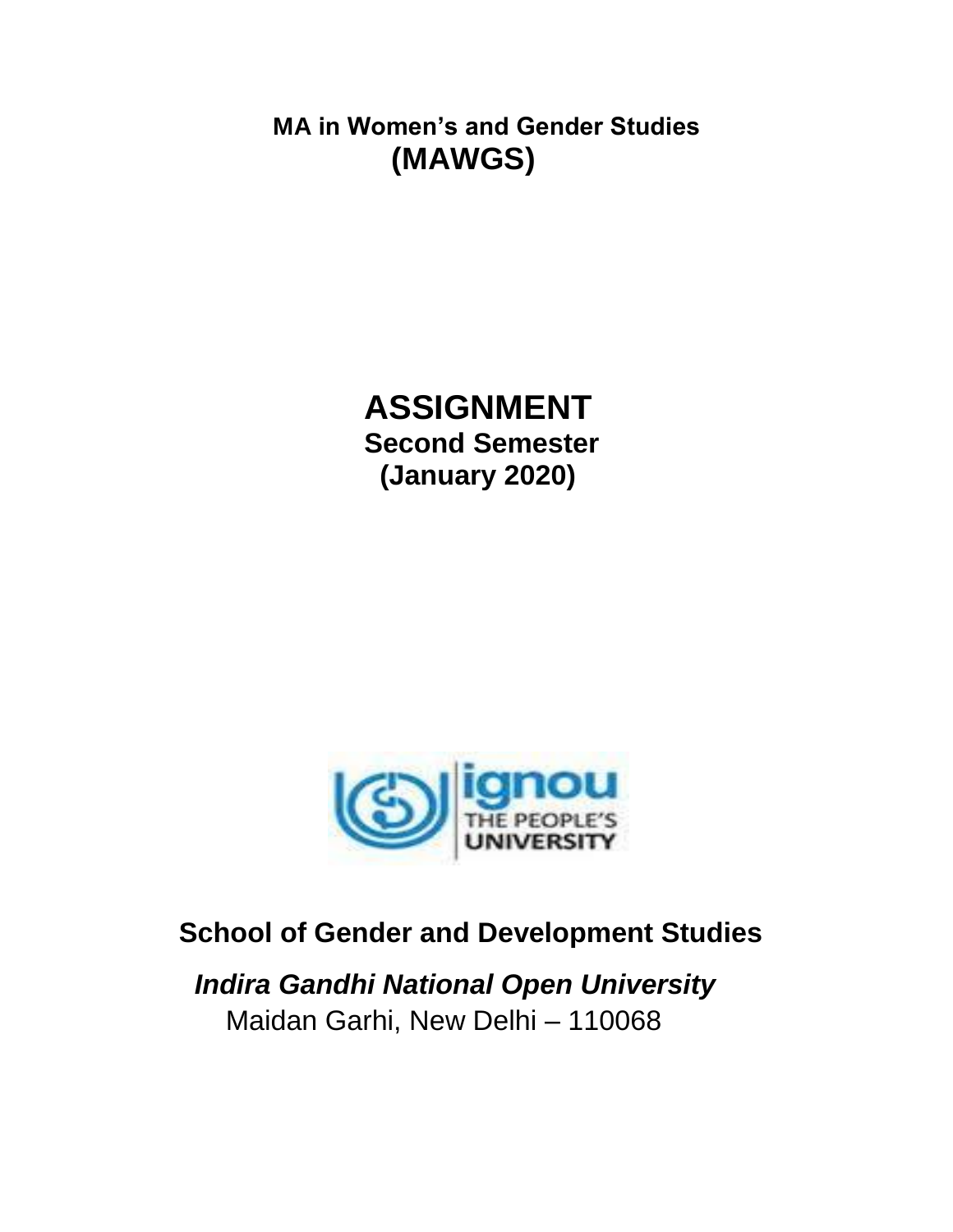## **MA IN WOMEN'S AND GENDER STUDIES**

ASSIGNMENTS for MWG 003 (JANUARY 2020)

| <b>Assignment No.</b> | <b>Submission of</b><br><b>Assignments by the Students</b> |
|-----------------------|------------------------------------------------------------|
| MWG003/AST/TMA-2020   | $30th$ March, 2020                                         |

As explained in your Programme Guide, you need to complete one assignment for each course of 8 credits. Last date of submission for all assignments is mentioned above. **Please contact your Regional Centre regarding any further updates of assignment submission deadlines**. With proper planning you will be able to do them within the stipulated period. For your information, you can also access the material Online on the WGS forum**.**

**Kindly check about the Term End examination forms for JUNE 2020 by the given deadline at your Regional Centre/Study Centre. Include your name, enrollment number, programme code, course code and e-mail ID on the submitted assignment/s.**

PLEASE ALSO READ CAREFULLY INFORMATION REGARDING ASSIGNMENTS AND STATEMENT ON **PLAGIARISM** PROVIDED IN THE PROGRAMME GUIDE.